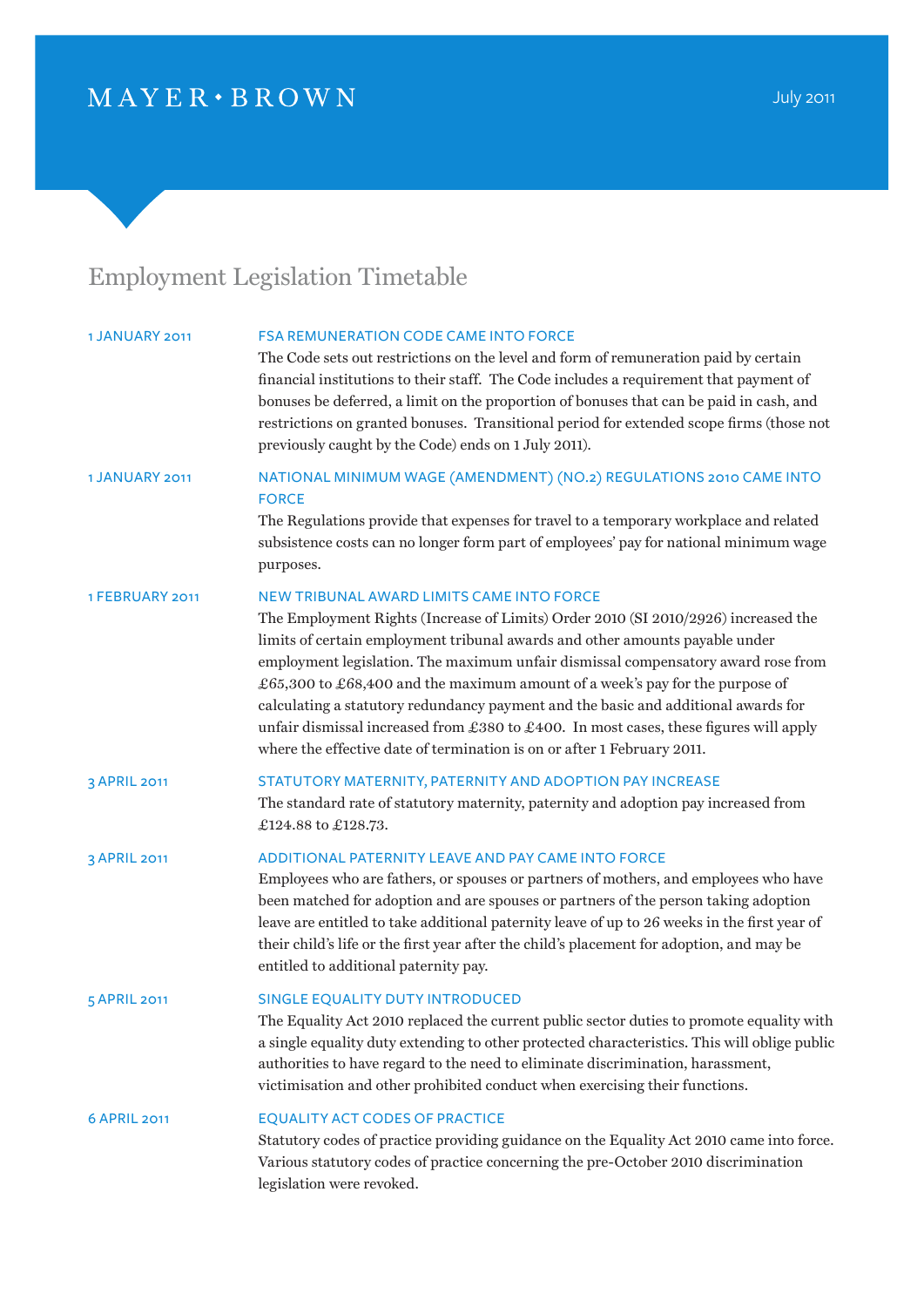| <b>6 APRIL 2011</b>   | <b>INCREASE IN PERSONAL ALLOWANCE AND NATIONAL INSURANCE CONTRIBUTIONS</b><br><b>FOR EMPLOYEES</b><br>The primary employee threshold for national insurance contributions increased by £570.<br>National insurance contributions increased by 1% for employees. The personal allowance<br>for income tax for basic rate tax payers under the age of 65 was increased by £1,000.                                                                                                                                                                                                                                                                                                                                                                                                      |  |
|-----------------------|--------------------------------------------------------------------------------------------------------------------------------------------------------------------------------------------------------------------------------------------------------------------------------------------------------------------------------------------------------------------------------------------------------------------------------------------------------------------------------------------------------------------------------------------------------------------------------------------------------------------------------------------------------------------------------------------------------------------------------------------------------------------------------------|--|
| <b>6 APRIL 2011</b>   | <b>INCREASE IN NATIONAL INSURANCE THRESHOLDS AND CONTRIBUTIONS FOR</b><br><b>EMPLOYERS</b><br>Employers' national insurance thresholds increased by $£21$ per week above indexation.<br>Employers' national insurance contributions increased by 1%.                                                                                                                                                                                                                                                                                                                                                                                                                                                                                                                                 |  |
| <b>6 APRIL 2011</b>   | DEFAULT RETIREMENT AGE ABOLISHED<br>Employers are prohibited from issuing new notifications of retirement using the default<br>retirement age. The last date on which an employer could issue a notice of retirement<br>was 5 April 2011. An employer cannot prescribe a compulsory retirement age, unless it<br>can justify it as a proportionate means of achieving a legitimate aim.                                                                                                                                                                                                                                                                                                                                                                                              |  |
| <b>6 APRIL 2011</b>   | <b>STATUTORY SICK PAY INCREASE</b><br>The standard rate of statutory sick pay increased from £79.15 to £81.60 per week.                                                                                                                                                                                                                                                                                                                                                                                                                                                                                                                                                                                                                                                              |  |
| <b>6 APRIL 2011</b>   | POSITIVE ACTION PROVISIONS OF THE EQUALITY ACT COME INTO FORCE<br>Section 159 of the Equality Act 2010, which permits employers to treat individuals with a<br>protected characteristic more favourably than others, in connection with recruitment or<br>promotion, came into force. This applies only to candidates of equal merit and the more<br>favourable treatment must enable or encourage an individual to overcome or minimise a<br>disadvantage or participate in an activity where he or she is under-represented in that<br>activity. The Government has published guidance on this provision.                                                                                                                                                                          |  |
| <b>6 APRIL 2011</b>   | PAYE TREATMENT OF POST-P45 PAYMENTS<br>Regulations amending the Income Tax (Pay As You Earn) Regulations 2003 mean that<br>from 6 April 2011, if an employer makes a payment to an ex-employee after the P45 has<br>been issued, and the payment is subject to PAYE, the employer must deduct tax using a<br>new OT code, which does not allow for any personal allowance and provides that income<br>tax is withheld on a non-cumulative basis at the basic, higher and additional rates of tax.<br>This will be particularly relevant to payments made under compromise agreements.                                                                                                                                                                                                |  |
| <b>6 APRIL 2011</b>   | <b>TAX CONCESSION FOR LEGAL FEES</b><br>The Enactment of the Extra-Statutory Concessions Order 2011 limits the extra-statutory<br>concession which allows an employee's legal costs on termination of employment to be<br>paid by the employer free of tax, to cases where a court or tribunal has made a costs<br>order or the parties have entered into a formal compromise agreement that satisfies the<br>conditions set out in the Employment Rights Act 1996. The concession no longer applies<br>to cases settled via an ACAS COT3 agreement.                                                                                                                                                                                                                                 |  |
| APRIL 2011            | <b>BASIC PENSION UPRATED</b><br>Increases to the state pension and benefit payments based on the consumer prices index.                                                                                                                                                                                                                                                                                                                                                                                                                                                                                                                                                                                                                                                              |  |
| APRIL <sub>2011</sub> | ANNUAL LIMIT ON ECONOMIC MIGRATION TO THE UK CAME INTO FORCE<br>The number of people permitted to enter the UK from outside the EU is limited to<br>20,700 per annum under the skilled worker route (except for those earning a salary of<br>more than £150,000 or in-country applications from those in the UK), and 1,000 per<br>annum under the new exceptional talent route. Tier 2 (general) is open only to migrants<br>performing jobs at graduate level and tier 1 is restricted to all but entrepreneurs,<br>investors and the exceptionally talented. The minimum salary for individuals who wish<br>to enter the UK under the intra-company transfer route for more than 12 months is<br>$£40,000$ but there will be no limit on the number of migrants in this category. |  |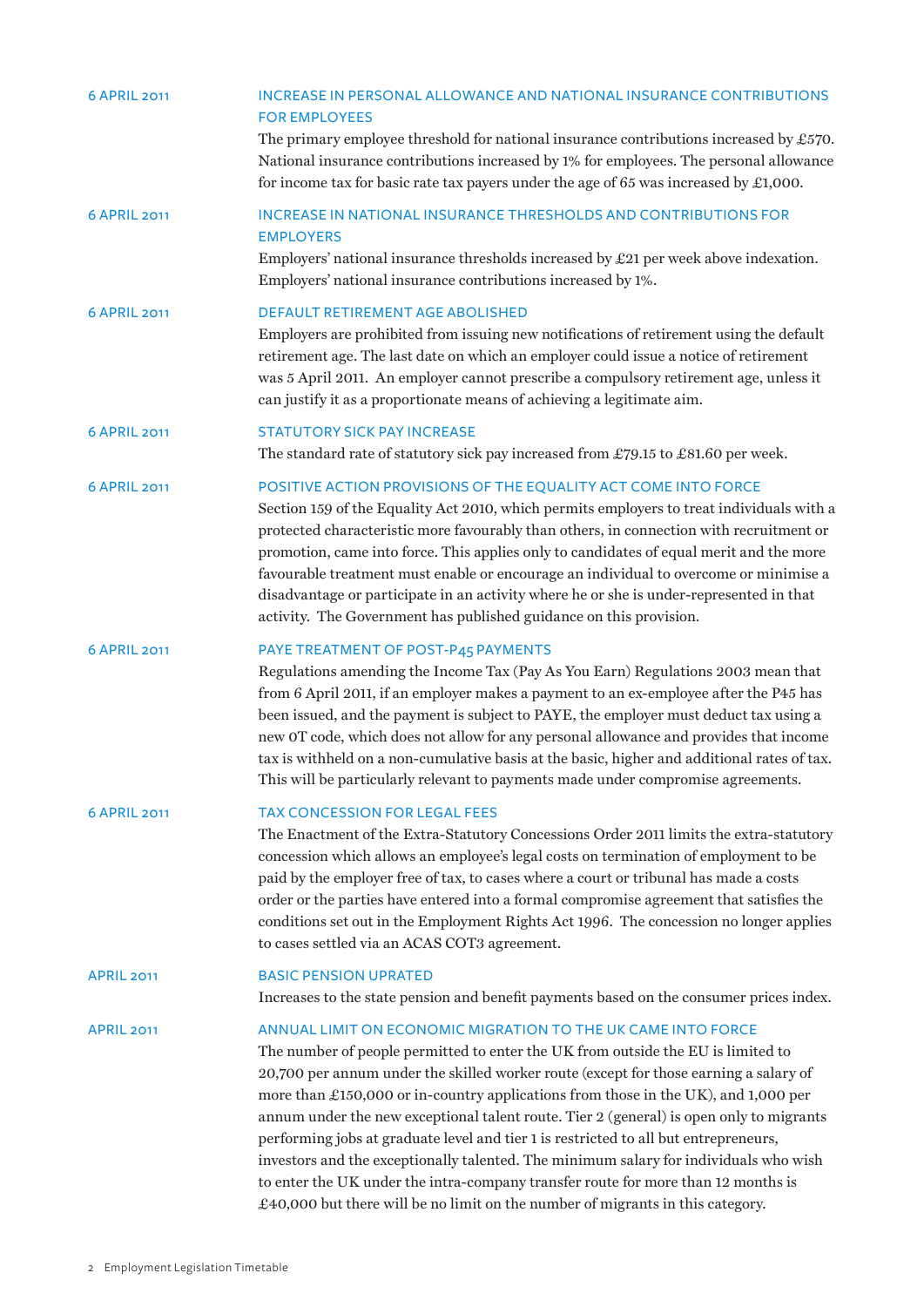| FINAL BIS GUIDANCE ON AGENCY WORKERS REGULATIONS PUBLISHED<br>The Department for Business Innovation and Skills (BIS) published non-statutory<br>guidance to aid hirers of agency workers and the recruitment sector to understand the<br>Agency Workers Regulations, its implications and the responsibilities it places on hirers<br>and temporary work agencies.                                                                                                                                                                                                                                                                                                                                                     |
|-------------------------------------------------------------------------------------------------------------------------------------------------------------------------------------------------------------------------------------------------------------------------------------------------------------------------------------------------------------------------------------------------------------------------------------------------------------------------------------------------------------------------------------------------------------------------------------------------------------------------------------------------------------------------------------------------------------------------|
| CROSS-BORDER MEDIATION (EU DIRECTIVE) REGULATIONS 2011 CAME INTO FORCE<br>The regulations apply where a mediation in relation to a relevant dispute starts on or after<br>20 May 2011. The regulations implement the statutory changes required to implement the<br>EU Mediation Directive. In the UK (unlike some other member states), the Directive<br>applies solely to EU cross-border disputes and will not extend to domestic mediations.                                                                                                                                                                                                                                                                        |
| AMENDMENTS TO "FINAL" AGENCY WORKERS GUIDANCE<br>The guidance for agency supply teachers was removed and will be extended and<br>published at a later date following consultation with the Department of Education. BIS<br>also revised the chapter on Pay between Assignments (dealing with the so-called<br>"Swedish derogation" to the Regulations) to make the provisions and requirements<br>clearer, in particular in relation to the treatment of annual leave. Other minor<br>amendments were made, including to the definition of "pay".                                                                                                                                                                       |
| TRANSNATIONAL INFORMATION AND CONSULTATION OF EMPLOYEES<br>(AMENDMENT) REGULATIONS 2010 CAME INTO FORCE<br>The Regulations implemented the recast European Works Council Directive (2009/38/EC).<br>The Regulations provide new rights to European Works Council members and those of<br>special negotiating bodies, for example establishing a right to time off to undergo training<br>to help them undertake their duties. The provisions relating to the implementation of the<br>Agency Workers Directive will not come into force until 1 October 2011.                                                                                                                                                           |
| <b>BRIBERY OFFENCES INTRODUCED</b><br>The Bribery Act 2010 aims to promote anti-bribery practices among businesses, by<br>modernising the law on bribery. The Act introduces a corporate offence of failure to<br>prevent bribery by persons working on behalf of a business. A business has a defence if it<br>has adequate procedures in place to prevent bribery. The penalty is an unlimited fine.<br>For individuals, it will be a criminal offence to give, promise or offer a bribe and to<br>request, agree to receive or accept a bribe. The legislation raises the maximum penalty<br>for bribery by individuals from seven to 10 years' imprisonment. Guidance on the Act<br>was published on 30 March 2011. |
| <b>CONSULTATION ON FLEXIBLE WORKING FOR ALL EMPLOYEES</b><br>The Government's consultation on 'Modern Workplaces' ends on 8 August 2011. This<br>consultation is considering whether to implement a system of shared parental leave and<br>extending the right to request flexible working to all employees.                                                                                                                                                                                                                                                                                                                                                                                                            |
| <b>EQUAL TREATMENT FOR AGENCY WORKERS</b><br>The Agency Workers Regulations 2010 (SI 2010/93) will give agency workers the same<br>basic employment conditions after 12 weeks in a given job as if they had been employed<br>directly by the end-user. The Regulations implement the Temporary Agency Workers<br>Directive (2008/104/EC).                                                                                                                                                                                                                                                                                                                                                                               |
|                                                                                                                                                                                                                                                                                                                                                                                                                                                                                                                                                                                                                                                                                                                         |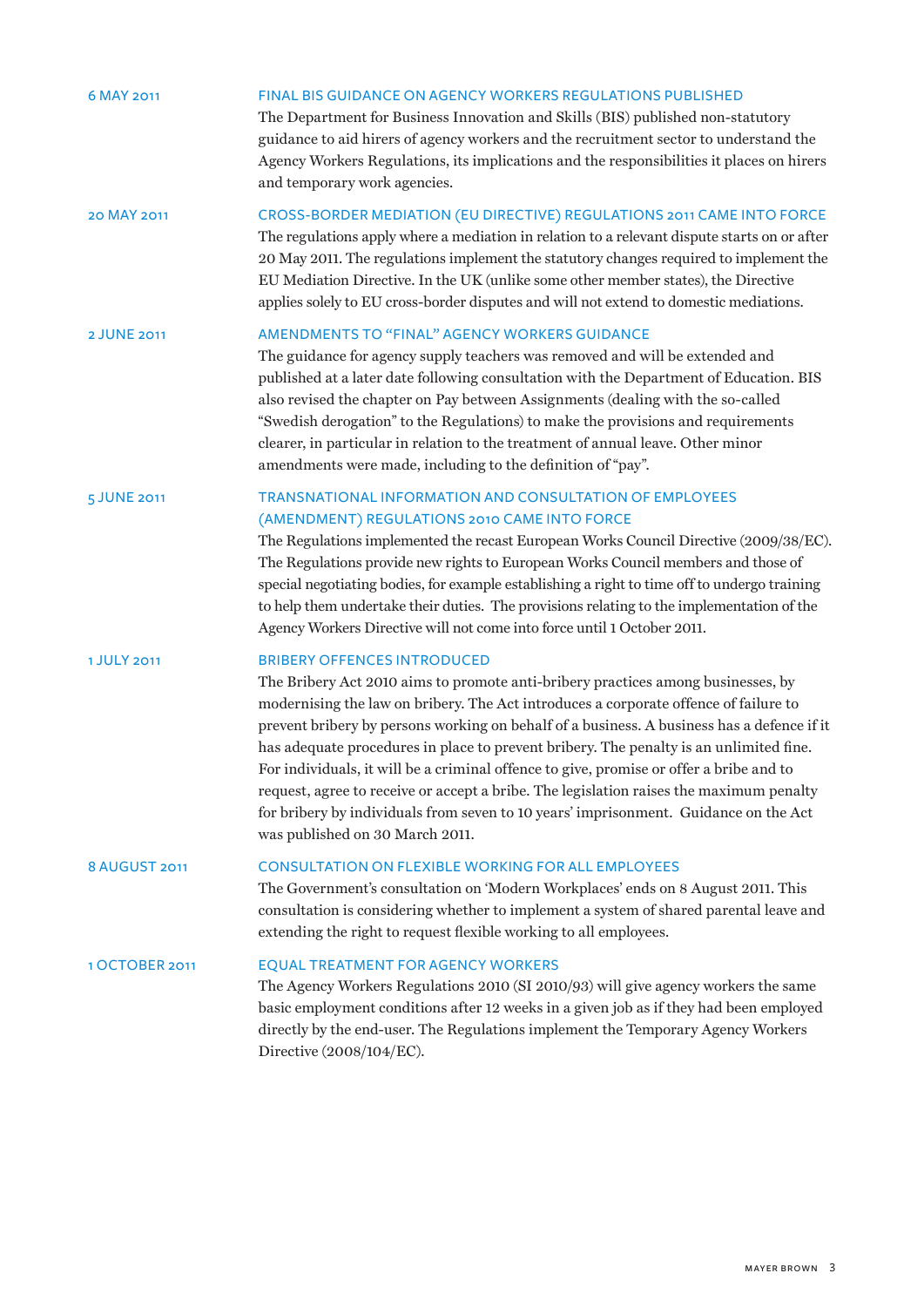| 1 OCTOBER 2011         | NATIONAL MINIMUM WAGE INCREASE<br>The new hourly rates will be:                                                                                                                                                                                                                                                                                                                                                                                                                                                                                                                                                                                                                                                        |
|------------------------|------------------------------------------------------------------------------------------------------------------------------------------------------------------------------------------------------------------------------------------------------------------------------------------------------------------------------------------------------------------------------------------------------------------------------------------------------------------------------------------------------------------------------------------------------------------------------------------------------------------------------------------------------------------------------------------------------------------------|
|                        | Standard rate (adults aged 21 and over): £6.08 (from £5.93).<br>$\bullet$<br>Development rate (18-20 year olds): £4.98 (from £4.92).<br>٠<br>Young workers rate (under 18 but above compulsory school age): £3.68 (from £3.64).<br>Apprentices (those under 19 years of age or 19 plus but in first year of apprenticeship):<br>£2.60 (from £2.50). Other apprentices will continue to receive the national minimum<br>wage at the appropriate age rate.<br>Accommodation offset rises to £4.73 per day (from £4.61).                                                                                                                                                                                                  |
| <b>TO BE CONFIRMED</b> | REGISTRATION WITH THE INDEPENDENT SAFEGUARDING AUTHORITY<br>Further implementation of the Safeguarding Vulnerable Groups Act 2006 was due to<br>include voluntary registration with the Independent Safeguarding Authority for all new<br>entrants from 26 July 2010. Employers would have been obliged to check all new<br>entrants from 1 November 2010. Individuals already working in a regulated activity and<br>who have not moved into a new role with a new employer would have been able to apply<br>for registration from 1 April 2011, with mandatory registration by 31 July 2015. The<br>dates for registration are on hold and the Government is to review the vetting and<br>barring scheme as a whole. |
| <b>8 MARCH 2012</b>    | PARENTAL LEAVE INCREASES FROM THREE TO FOUR MONTHS<br>The EU Parental Leave Directive increases the minimum parental leave following the<br>birth or adoption of a child from three to four months. At least one of the four months<br>will not be transferable between parents. Member States have until 8 March 2012 to<br>bring this into force.                                                                                                                                                                                                                                                                                                                                                                    |
| OCTOBER 2012           | PERSONAL ACCOUNTS SCHEME STARTS UP UNDER PENSIONS ACT 2008<br>The Pensions Act provides that from 2012 all eligible workers, who are not already in a<br>workplace pension scheme, are to be automatically enrolled into either their employers'<br>pension scheme or a new savings vehicle, known as a personal account scheme.<br>Employees can choose to "opt-out" of the scheme. To encourage participation,<br>employees' pension contributions will be supplemented by contributions from employers<br>and tax relief.                                                                                                                                                                                           |
| 2013                   | <b>SCHOOL LEAVING AGE IS RAISED TO 18</b><br>The Education and Skills Act 2008 changes the statutory framework to put a duty on all<br>young people in England to participate in education or training until the age of 18. It also<br>amends legislation about the provision of adult education and training, and support for<br>young people.                                                                                                                                                                                                                                                                                                                                                                        |
| SEPTEMBER 2013         | APPRENTICESHIPS, SKILLS, CHILDREN AND LEARNING ACT 2009 COMES<br><b>INTO FORCE</b><br>Introduces a new apprenticeship structure to facilitate the creation of apprenticeship<br>agreements and the provision of apprenticeship certificates. The relationship will be by<br>way of a contract of service rather than an apprenticeship.                                                                                                                                                                                                                                                                                                                                                                                |
| 2015                   | "FLEXIBLE" MATERNITY AND PATERNITY LEAVE IS EXPECTED TO BE INTRODUCED<br>Changes are made to maternity and paternity leave to give parents more flexibility as to<br>when they take time off. It is expected that the changes will allow both parents to take<br>leave at the same time, instead of the mother having to have returned to work before the<br>father can take additional paternity leave, and allow parents to take time off in blocks,<br>rather than all in one go.                                                                                                                                                                                                                                   |
|                        |                                                                                                                                                                                                                                                                                                                                                                                                                                                                                                                                                                                                                                                                                                                        |